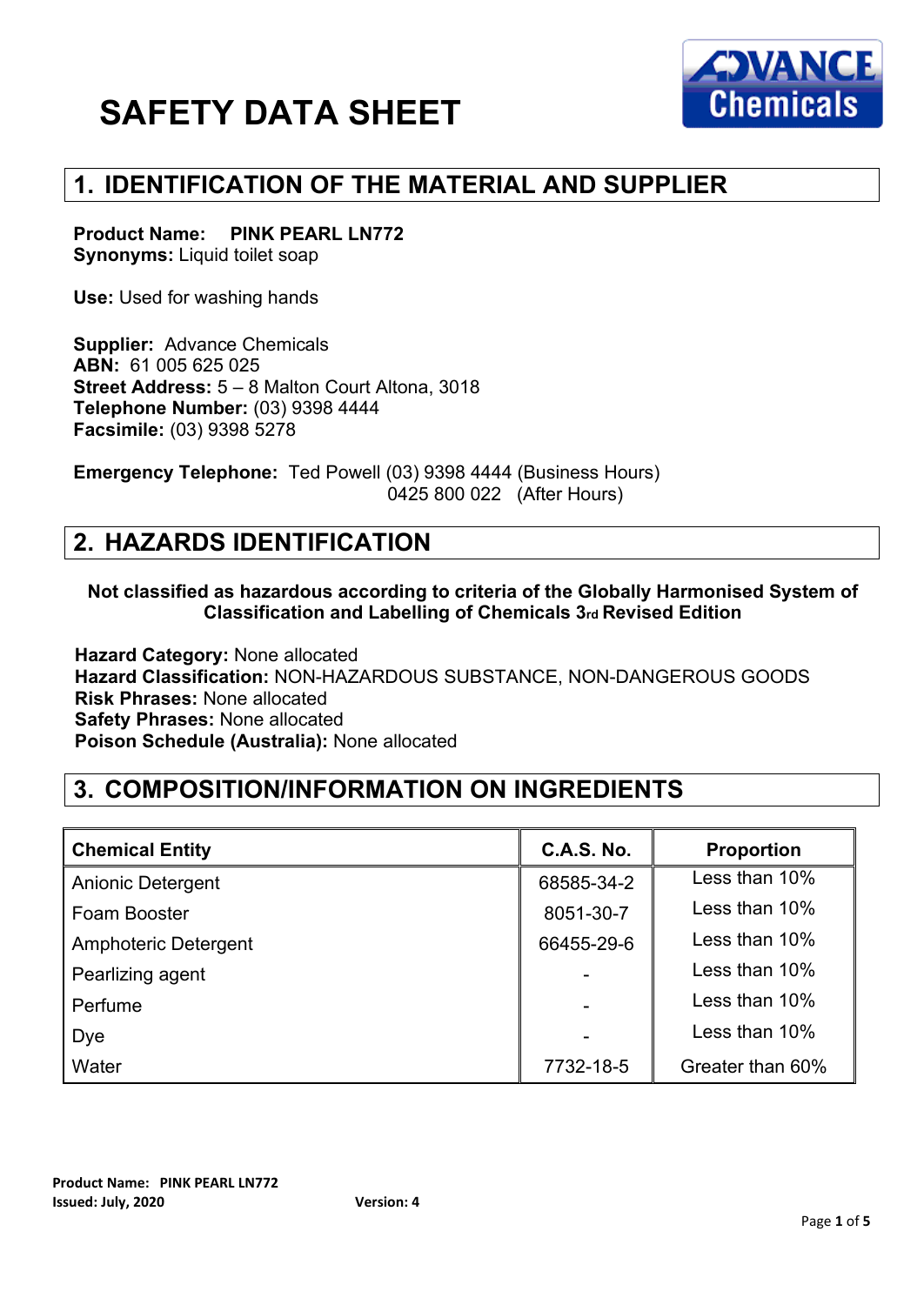

# **4. FIRST AID MEASURES**

**Inhalation:** Not applicable

**Skin Contact:** Not Applicable

**Eye Contact:** Hold eyes open and flood with water until irritation subsides.

**Ingestion:** If swallowed do NOT induce vomiting. Give a glass of water or milk.

**Notes to Doctor:** Treat symptomatically

#### **5. FIRE FIGHTING MEASURES**

**Specific Hazards:** Non- combustible material **Fire- fighting advice:** No particular fire or explosion hazard

**Suitable Extinguishing Media:** All extinguishing agents can be used (water, dry chemical, carbon dioxide, foam and sand).

**Hazchem Code:** None allocated

**Flammability:** This product is not flammable.

#### **6. ACCIDENTAL RELEASE MEASURES**

Minor spills should be contained and mopped up quickly to prevent an accident. For large spills, contain using sand or soil. Absorb using sand, soil, vermiculite or some other inert material. Collect and seal in properly labelled containers for disposal. Refer to State Land Waste Authority for disposal. Flush area with water.

## **7. HANDLING AND STORAGE**

**Handling advice:** Not classified as a Dangerous substance for the purpose of transport, storage or handling. No special requirements.

**Storage advice:** Keep dry and avoid spillage.

# **8. EXPOSURE CONTROLS/ PERSONAL PROTECTION**

**Occupational Exposure Limits:** None assigned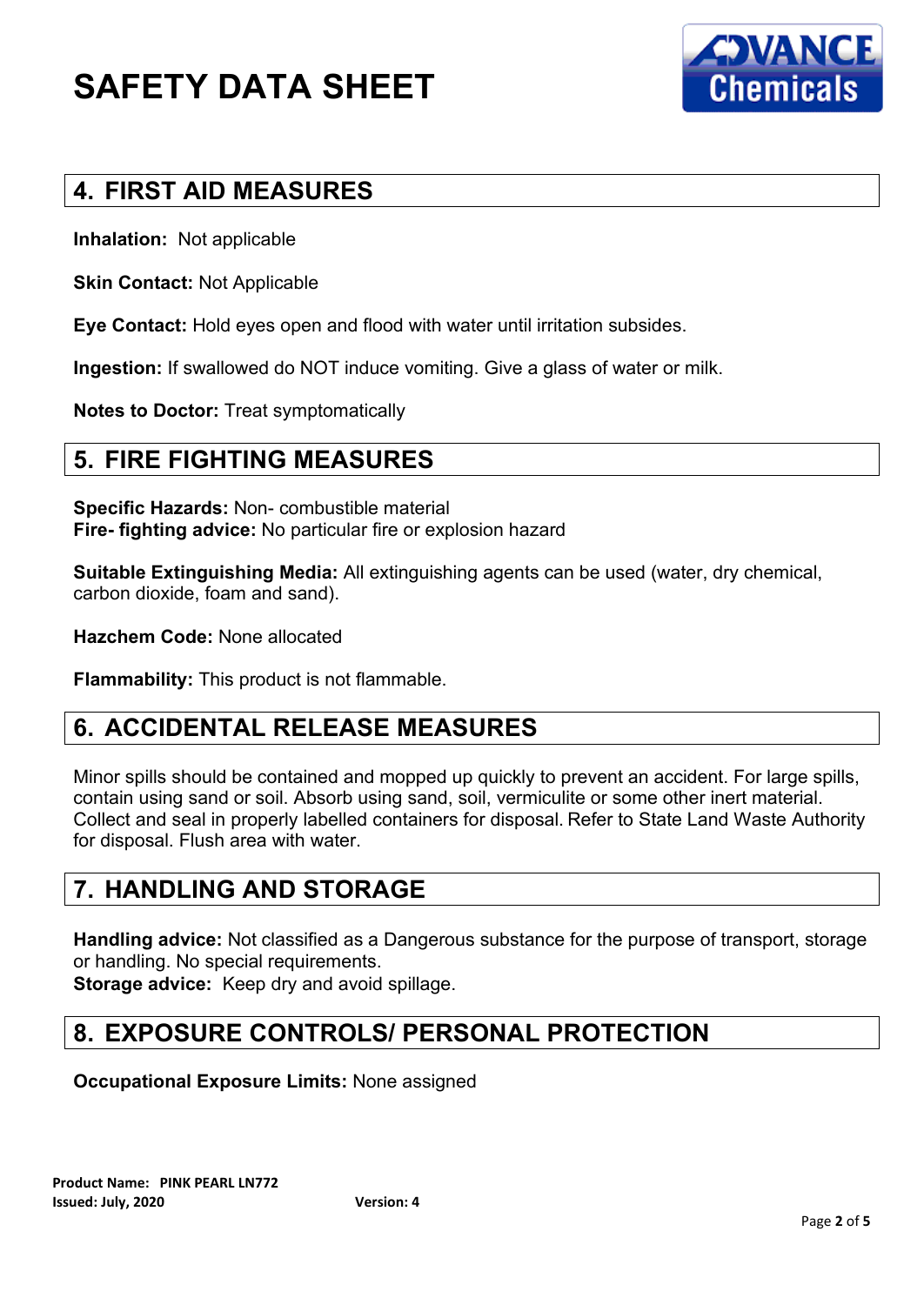

**Engineering Controls:** No special ventilation or engineering controls are required under normal use conditions.

**Personal Protection Equipment:** Not normally required.

# **9. PHYSICAL AND CHEMICAL PROPERTIES**

**Appearance:** Pearlised, pink thick liquid with a talc perfume. **Boiling Point: >100 °C Melting Point:** Not Known **Flash Point:** Non Flammable **Vapour Pressure:** 17 mm Hg @ 20 <sup>o</sup>C **Vapour Density (Air = 1):** 0.6 **Flammability Limits:** Non Flammable **Specific Gravity:** 1.0 **pH (neat):** 5.5 – 7.5 **Solubility in water:** Soluble in all proportions **Corrosiveness:** Non-corrosive

# **10. STABILITY AND REACTIVITY**

**Stability:** Stable when stored in sealed container at room temperature.

# **11. TOXICOLOGICAL INFORMATION**

No adverse health effects are expected, if the product is handled in accordance with this material safety data sheet and label. Symptoms and effects that may arise if the product is manhandled and overexposure occurs are:

#### **Acute Health Effects:**

**Ingested:** Low impact

**Eye:** Mild irritant to the eyes.

**Skin:** Not applicable.

**Inhaled:** Not applicable. No toxic vapours

**Chronic:** Not applicable

## **12. ECOLOGICAL INFORMATION**

Avoid contaminating waterways.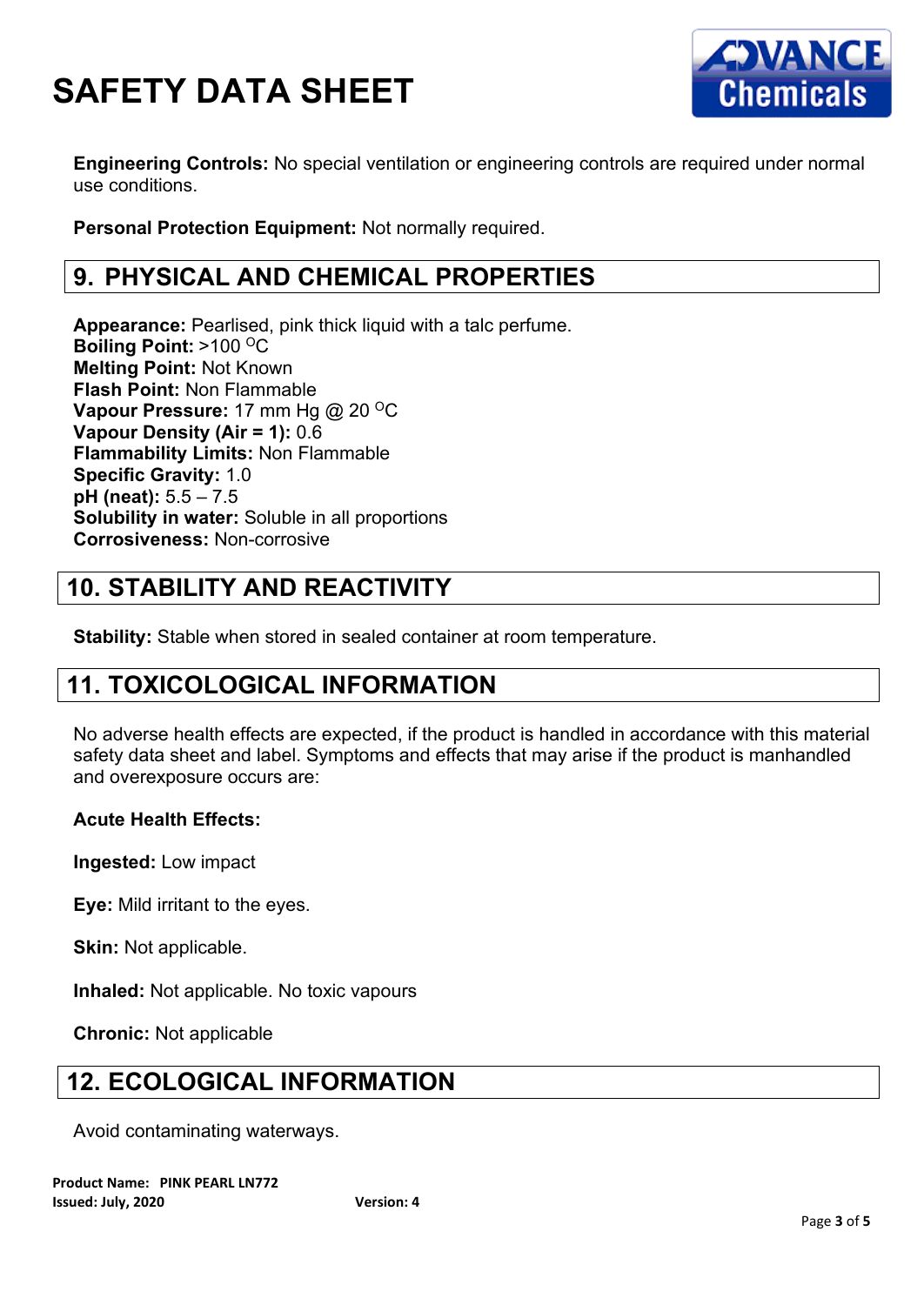

# **13. DISPOSAL CONSIDERATIONS**

Refer to Waste Management Authority.

## **14. TRANSPORT INFORMATION**

**UN Number:** None allocated

**Proper Shipping Name:** PINK PEARL LN772

**Dangerous Goods Class:** None allocated

**Subsidiary risk:** None allocated

**Packing Group:** None allocated

**Hazchem Code:** None allocated

**ROAD AND RAIL:** Not classified as a Dangerous Good according to the Australian Code for the Transport of Dangerous Goods by Road and Rail (ADG Code).

**SEA:** Not a Dangerous Good according to the International Maritime Dangerous Goods Code (IMDG Code).

**AIR:** Not a Dangerous Good according to the International Air Transport Association (IATA) Dangerous Goods Regulations.

## **15. REGULATORY INFORMATION**

#### **Not classified as hazardous according to criteria of the Globally Harmonised System of Classification and Labelling of Chemicals 3rd Revised Edition**

**Poisons Schedule:** None allocated.